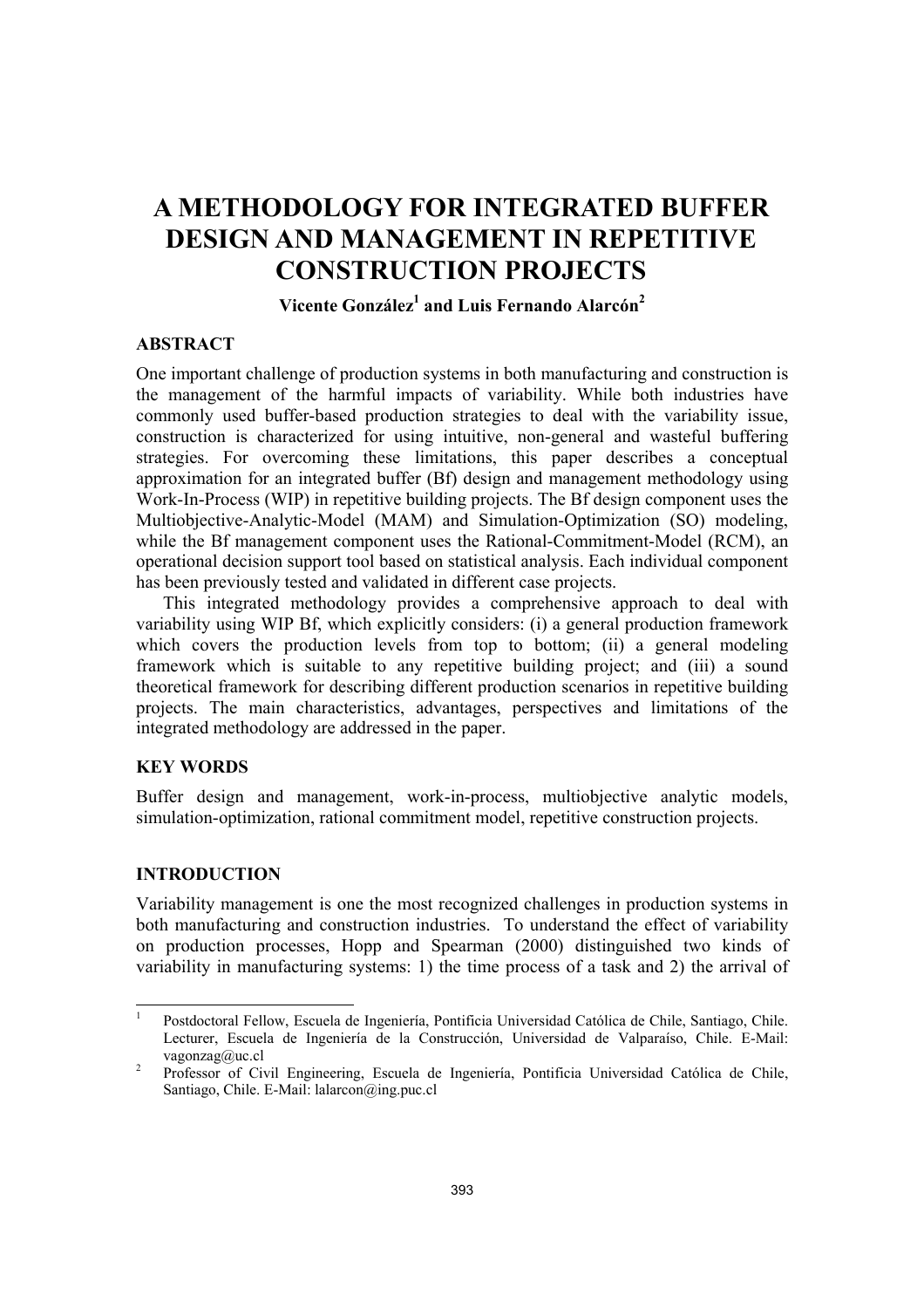jobs or workflow at a workstation. Koskela (2000) proposes a similar classification to variability in construction systems, where the processes duration and the flow of preconditions for executing construction processes (e.g., space, equipment, workers, component and materials, among others) are understood as variable production phenomena. From a practical standpoint, construction practitioners everyday observe this behavior in the project environment through varying production rates, labor productivity, schedule control, cost control, etc.

The harmful effects of variability over production performance have been nicely documented in manufacturing (Deming, 1986; Hopp and Spearman, 2000) as well as in construction (Alarcón and Ashley, 1996; Tommelein et al, 1999; Goldratt, 1997). One of the mechanisms to deal with variability is the use of buffer-based production strategies. By using a buffer (Bf), a production process can be isolated from the environment as well as the processes depending on it. Bfs can circumvent the loss of throughput, wasted capacity, inflated cycle times, larger inventory levels, long lead times, and poor customer service by shielding a production system against variability. There are several types of Bfs which are defined as Inventory Bf (e.g. materials, work-in-process, and finished goods), Capacity Bf (e.g. in-excess labor and/or equipment capacity), and Time Bf (e.g. time contingencies and/or floats) (Hopp and Spearman, 2000).

Even though these industries have commonly used buffering strategies in their production systems, the way in which they have been applied is fairly different. In manufacturing, buffering strategies have rationally and systematically used from the application of the Inventory Theory to modern manufacturing techniques such as Material Requirement Planning (MRP), Just-In-Time (JIT), and Constant Work-In-Process (CONWIP), among others (Hopp and Spearman, 2000). In construction, however, traditional buffering practices have mainly been based on intuition and experience, in a production environment where constructors have no history of accepting and successfully applying analytical tools in decision-making (McGray et al, 2002). Therefore, sounder frameworks to deal with Bfs are neglected; leading to use poor mechanisms to protect construction processes from negative impacts of variability (González et al, 2009). On the other hand, the Bf issue has received much attention from the academic world during the last fifteen years, improving the fashion in which these production problems are perceived today by researchers and practitioners in construction. However, this attention has been focused over theoretical or specific problems, avoiding the explicit development of general and practical frameworks to deal with Bfs (González, 2008).

For overcoming the prior limitations, an integrated Bf design and management methodology is proposed. This methodology is part of a comprehensive Bf research in construction which was carried out during several years by the authors (González, 2008). This methodology provides a sounder and rational framework based on analytic tools, enhancing the decision-making process related to the design and management of Bf in construction. Variability reduction and adding-value activities increment from a system standpoint are the main lean production principles supporting theoretically the integrated methodology (Womack and Jones, 1996), which uses Work-In-Process (WIP) as Bfs in repetitive building projects. WIP can be defined as the difference between cumulative progress of two consecutive and dependent processes, which characterizes work units

Proceedings for the 17<sup>th</sup> Annual Conference of the International Group for Lean Construction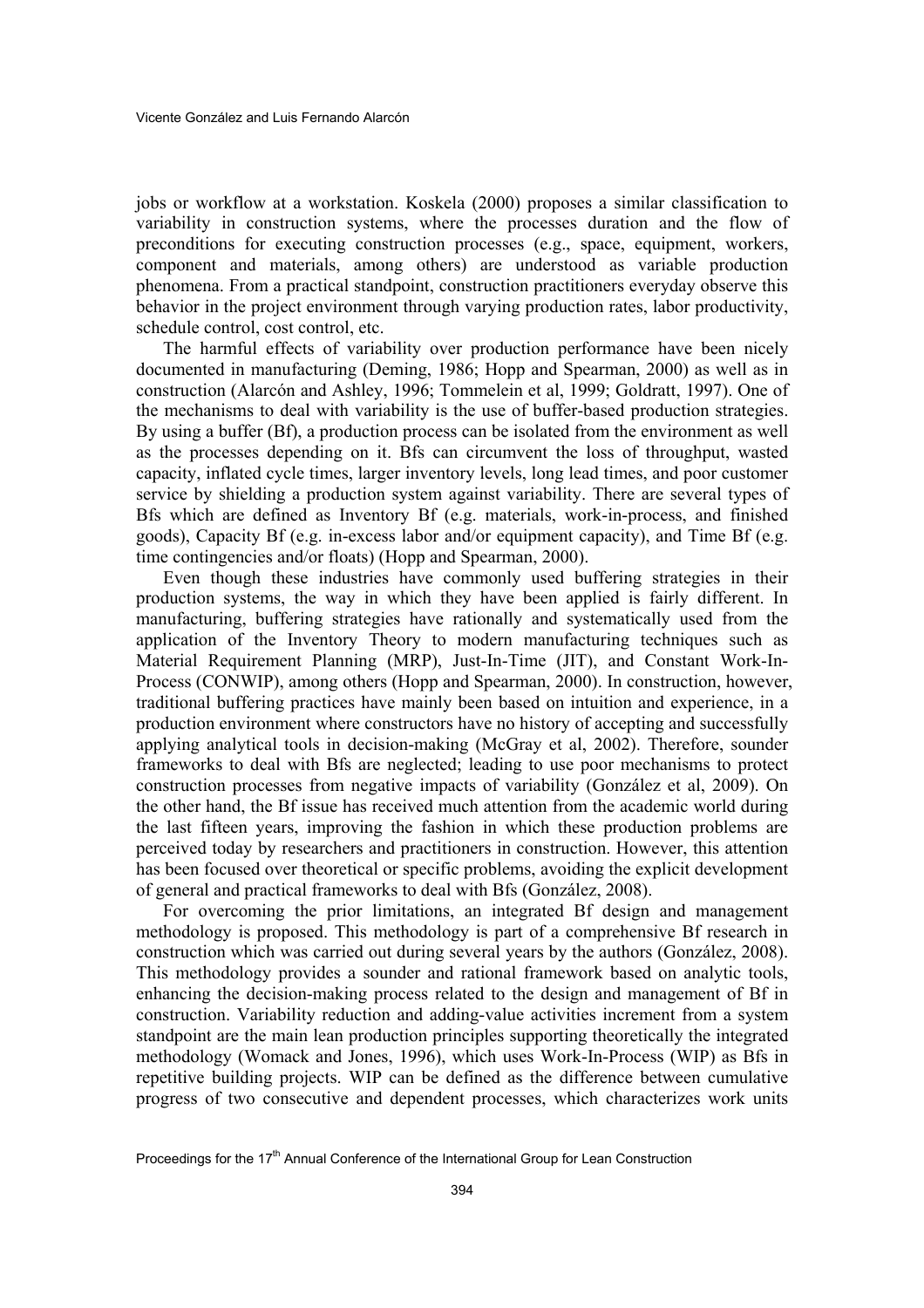ahead of a crew that will perform work (e.g., work units that have not been processed yet, but that will be) (González et al, 2009).

In this paper, the integrated Bf design and management methodology is proposed as a conceptual approximation, whose particular components were previously tested and validated by González, (2008), González et al (2008) and González et al (2009). The following sections describe both theoretical and practical characteristics of the integrated methodology, and an application example which is simultaneously involved with the conceptual discussion (for the sake of simplicity). Finally, its main perspectives and limitations as an industry tool in construction are addressed.

## **INTEGRATED BUFFER DESIGN AND MANAGEMENT METHODOLOGY**

#### **OVERALL MODELING APPROACH**

The use of WIP Bf is controversial from a lean production perspective since the lean ideal suggests that zero inventories, or non-buffered production systems, are desirable (Womack and Jones, 1996). Nevertheless, a production system without WIP implies a production system without throughput. Hopp and Spearman (2000) recognize this issue and state that even pull mechanisms in a production system do not avoid the use of Bfs. However, the use of large WIP Bf to ensure throughput in production systems will inherently increase cycle times and costs. Therefore, it appears that a 'balance-problem' (or trade-off) exists between the use of WIP Bf to reduce variability impacts and overall production system performance based on lean principles (González et al, 2009).

In short, the research problem in this paper deals with several issues of the Bf topic in construction, which is supported by the core notion of the balance-problem. Thus, the research problem leads to state an integrated WIP Bf design and management methodology that is general, sound and suitable to any repetitive building project (mainly, multifamily residential and multistory building projects). Figure 1 shows the overall modeling framework for the integrated methodology, which is divided according to its scheduling levels (strategic, tactical and operational) and function levels (design or management).



Figure 1: Overall Modeling Framework to WIP Bf Design and Management (Adapted from González, 2008)

Production System Design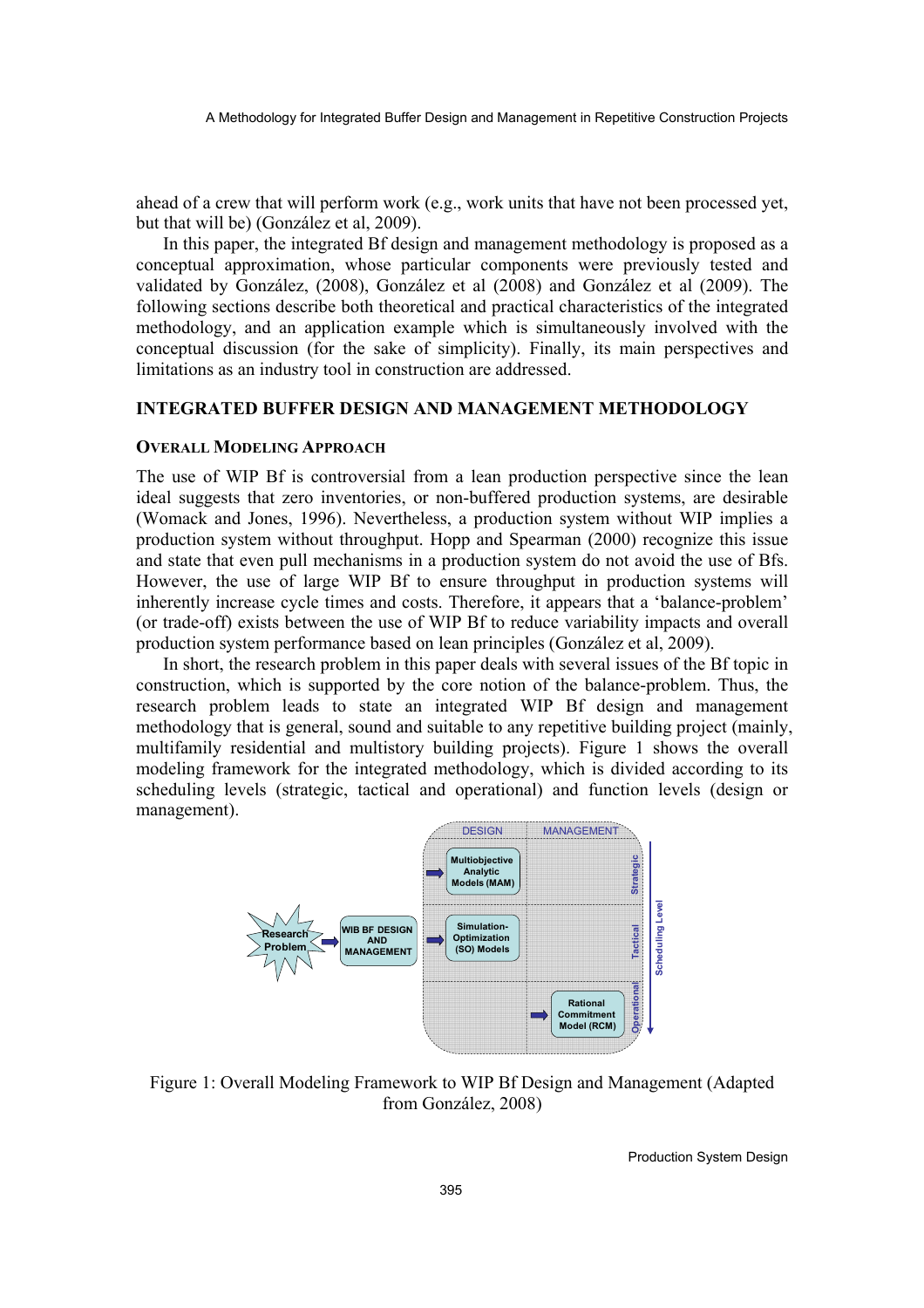On the one hand, three levels for construction planning suitable to scheduling were defined using the Ballard and Howell (1998)' planning hierarchies: Master Plan or Strategic Planning (long term period), Lookahead or Tactical Planning (breakout of master plan in a medium term period), and Work Plan or Operational Planning (shortterm period), which are progressively more detailed from top to bottom. On the other hand, functions levels are defined according to the way in which WIP Bfs get involved in scheduling process. In other words, design level is related to a higher abstraction degree of the scheduling process in which WIP Bfs work, where their size is designed (regarding different detail) but on-site implementation to perform work is not considered yet. While management level is related to direct application of WIP Bfs in performing work.

Also, each component of the integrated methodology shown in Figure 1 uses different modeling strategies. While the design level applies Pareto Front concepts and simulationoptimization modeling, the management level uses statistical models. Next sections will explain each stage of the integrated methodology.

#### **BUFFER DESIGN: CONCEPTUAL AND MODELING FRAMEWORK**

The design of WIP Bf is based on the concept of Parade of Trades (Tommelein et al, 1999), in which two key characteristics appear influencing the location and size of WIP Bfs for repetitive projects: process interdependence and workflow variability. Figure 2 explains it through a linear scheduling diagram in which 'n' processes in a repetitive project with their different production parameters and WIP Bfs is shown. Let repetitive processes  $P_1$ ,  $P_2$ ,...,  $P_{n-1}$ ,  $P_n$  with average production rates and standard deviation called  $m_1$ ,  $m_2,..., m_{n-1}$ ,  $m_n$  (units/day) and  $SD_1$ ,  $SD_2,..., SD_{n-1}$ ,  $SD_n$  (units/day), respectively. Production rates  $(m_i)$  for each process are an average value with a certain variation  $(SD_i)$ . This variable behavior can be mathematically captured by means of probability density functions (PDF) of duration by production unit. Figure 2 shows the duration PDF,  $f(x)$ , with an expected duration by production unit,  $\mu_D$ , and a certain standard deviation,  $\sigma_D$ , for actual cumulative progress (a similar analysis could be done from the production rate viewpoint) (González et al, 2009).

Workflow variability of a process, represented by the duration PDF, impacts the succeeding processes. For instance,  $P_1$  variability impacts  $P_2$ ,  $P_2$  variability impacts  $P_3$ , and so on. Variability has a cumulative effect from upstream processes to downstream processes in repetitive production systems given its inherent interdependence (i.e., a ripple effect). WIP Bfs decrease this effect, isolating and protecting downstream processes from upstream processes variability (Alarcón and Ashley, 1999; Tommelein et al, 1999). Also, the location and size of WIP Bf for repetitive project can be seen in Figure 2. Let WIP  $\text{Bf}_{1,2}$ , WIP  $\text{Bf}_{2,3}$ ,...,WIP  $\text{Bf}_{n-1,n}$  which have the corresponding Time Bf called T  $Bf_{1,2}$ , T  $Bf_{2,3}$ ,..., T  $Bf_{n-1,n}$ , respectively. The main assumption relating to the location and size of WIP Bf within production processes is that there are restrictions applied only at the beginning of processes. Thus, WIP Bf size can be changeable during process progression (González et al, 2009).

The modeling approach imposes two states as boundary conditions to WIP Bf sizes: a)Minimum WIP Bf (MWIP Bf) is the minimum amount of work units ahead of a crew, which avoids any technical problem relating to buffering (e.g. the Bf to avoid crew

Proceedings for the 17<sup>th</sup> Annual Conference of the International Group for Lean Construction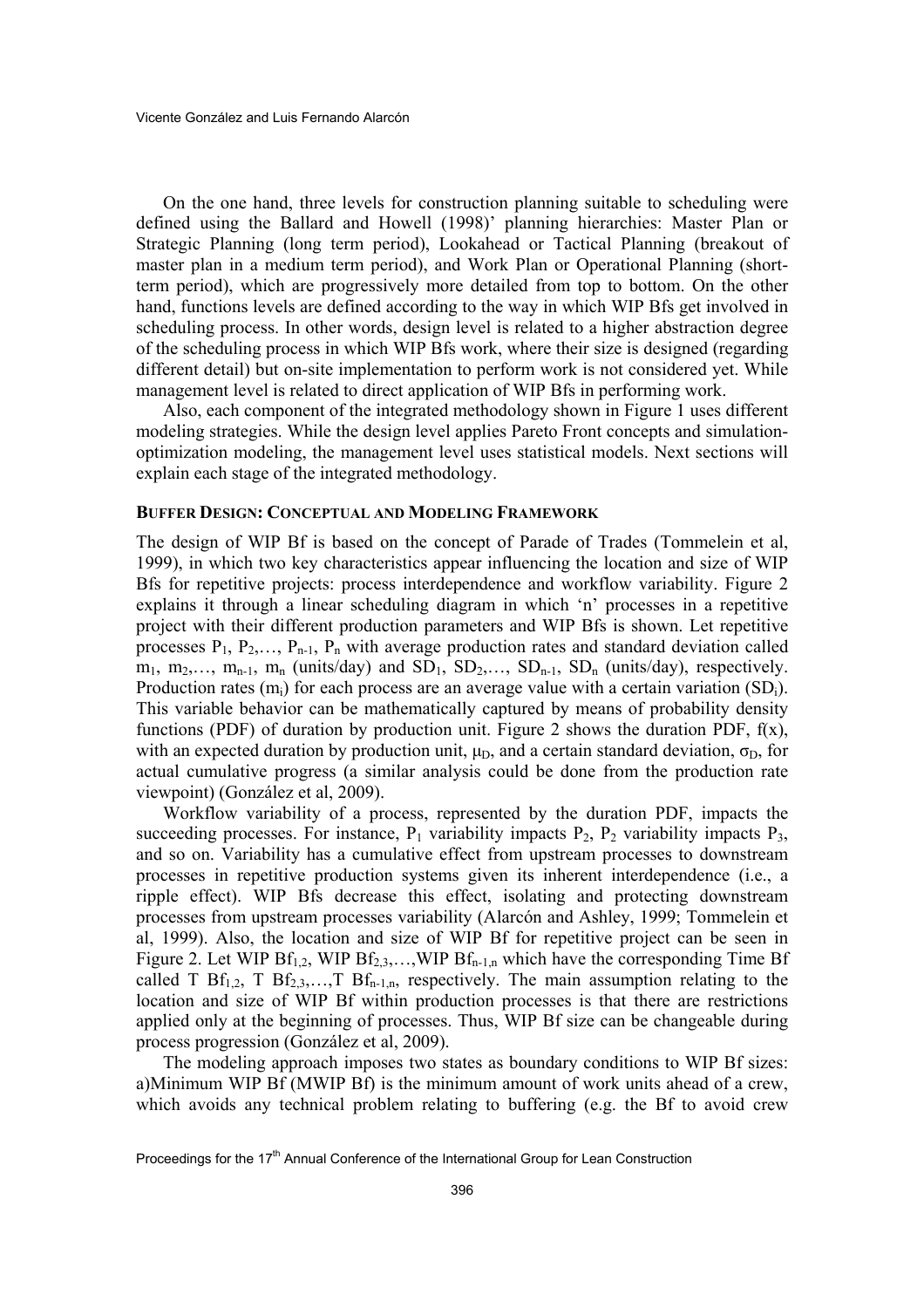congestion). Its Time Bf is defined as Minimum Time Bf (MT Bf); and b)Initial WIP Bf (IWIP Bf) is the amount of work units allocated ahead of a crew, protecting it from the workflow variability of the upstream processes (e.g., the Bf to avoid waiting time for lack of production units to perform work). Similarly, its Time Bf is defined as Initial Time Bf (IT Bf) (González et al, 2009a).



Figure 2: Graphical Representation of Model for WIP Bf Characterized by Unitary Duration PDF and n Processes PDF (Adapted from González et, 2009a)

At design level, the integrated methodology uses discrete event simulation (DES) to implement the modeling framework. A DES software, Extend™, was selected to perform simulation modeling given its powerful features to visualize and to handle highly dynamic and complex systems (Extend v6 User's Guide, 2002). The WIP Bf balanceproblem at design level suggests an optimization process which is developed through simulation-optimization (SO) (González et al, 2009). Basically, the SO approach allows optimizing (to maximize or minimize) a key output performance measure (the optimization goal), finding the best combination of input variables (Law and Kelton, 2000). Extend™ allows developing SO process through its Evolutionary Optimizer Module based on evolutionary algorithms called Evolutionary Strategies (ES). The ES are algorithms similar to Genetic Algorithms that mimic the principles of natural evolution as a method to solve parameter optimization problems (Carson and Maria, 1997). In this research, minimization of cost and schedule as well as maximization of productivity were defined as the main optimization goals for decision makers, where the IWIP Bf size was the decision variable (González et al, 2009a). The following sections briefly explain the integrated methodology at the WIP Bf design level, using examples for every scheduling level.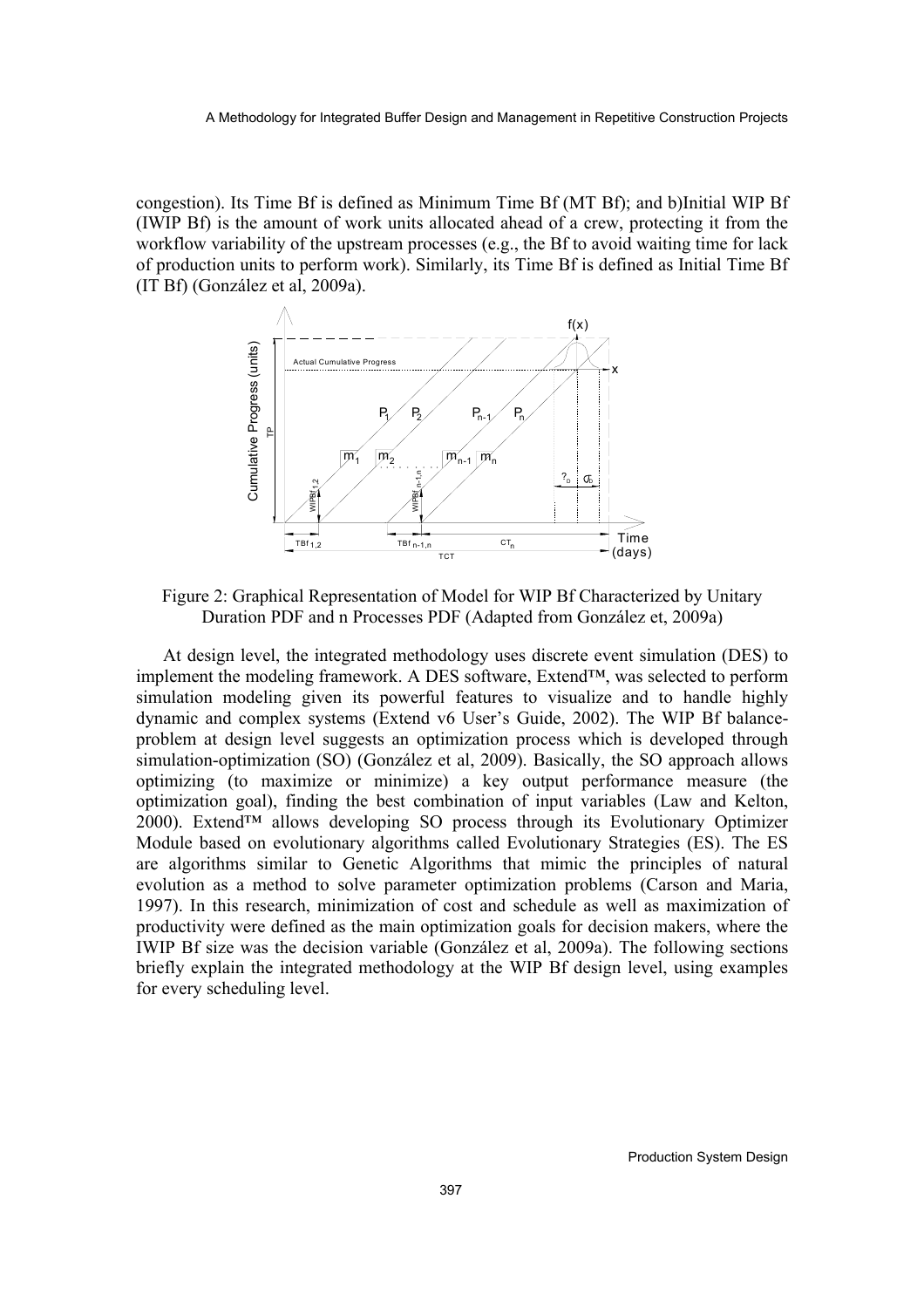#### **STRATEGIC SCHEDULING LEVEL**

## **Multiobjective Analytic Model**

Multiobjective Analytic Model (MAM) is a mathematical metamodel which is basically an output of SO modeling to design WIP Bfs at strategic scheduling level (long-term period). Basically, SO modeling uses a general simulation-architecture of repetitive construction process based on the conceptual representation shown in Figure 2. Also, it uses as the main simulation input a general Beta PDF for process duration given its wellknown flexibility and adaptability to construction processes (AbouRizk et al, 1991). These assumptions allowed assuring the generality and reliability of MAM as a mathematical approximation. Also, MAM uses Pareto Front concepts applied on the typical cost-time trade-off problem for the conceptual definition of simple and practical nomographs (as the used in hydrologic engineering) to design WIP Bf sizes. In this problem, a Pareto Front line is stated to represent a resource mix for a given project (crew sizes, equipment methods, technologies, etc.), which holds at least one solution (resource combination) partially better in cost or time than other solutions. In general, the whole Pareto Front line is bound in the cost-time trade-off problem for those solutions which minimize time and cost (Feng et al, 1997).

Thus, previous research demonstrated that a typical MAM nomograph is constructed as follows (González et al, 2009a): 1) A whole Pareto Front line is bound using the SO process, obtaining those IWIP Bf sizes that minimize schedule (time) and maximize productivity, respectively (Note that the IWIP Bfs protect system from variability impacts); 2) The Pareto Front Line is completed estimating the intermediate Bf sizes between the previous IWIP Bf; and 3) Schedule and productivity responses for every IWIP Bf size are estimated by simple simulation runs.

In practice, data estimated earlier allowed developing multiple non-linear regression models relating IWIP Bf sizes with their production responses. Thus, MAM nomographs were implemented. Figure 3 shows one example. The main inputs that the SO process requires to generate nomographs are: 1) number of sequential processes hold in the critical path (n); 2) the expected duration by production unit,  $\mu_D$ , and its standard deviation,  $\sigma_{\text{D}}$ ; and 3) variability levels (VL) which use the Coefficient of Variation (COV) of process duration (ratio between  $\sigma_{\text{D}}$  and  $\mu_{\text{D}}$ ). The main SO outputs are: 1) IWIP Bf sizes, 2) Productivity for every IWIP Bf characterized as the difference between expected and actual values of average m for all the processes (∆Tm); 3) Schedule for every IWIP Bf characterized as the difference between actual and planned project schedule considered for processes in critical path (∆TCT); and 4) Project cost for every IWIP Bf as the difference between actual and planned budget (∆TC), which is estimated using analytic expressions whose inputs are ∆Tm, ∆TCT and budget data. Also Figure 3 shows that  $\Delta \Delta Tm_i = f(\Delta TCT_i)$  and IWIP Bf<sub>i</sub>=f( $\Delta \Delta Tm_i$ ,  $\Delta TCT_i$ ) are the multiple non-linear regression models that can be stated starting from the data of nomographs.

Finally, a decision-maker can use the nomographs from Figure 3 to develop a sensitivity analysis for ∆TCT, ∆ATm and ∆TC and define the optimum IWIP Bf size according to his/her preferences on project objectives (see more MAM details in González et al, 2009).

Proceedings for the 17<sup>th</sup> Annual Conference of the International Group for Lean Construction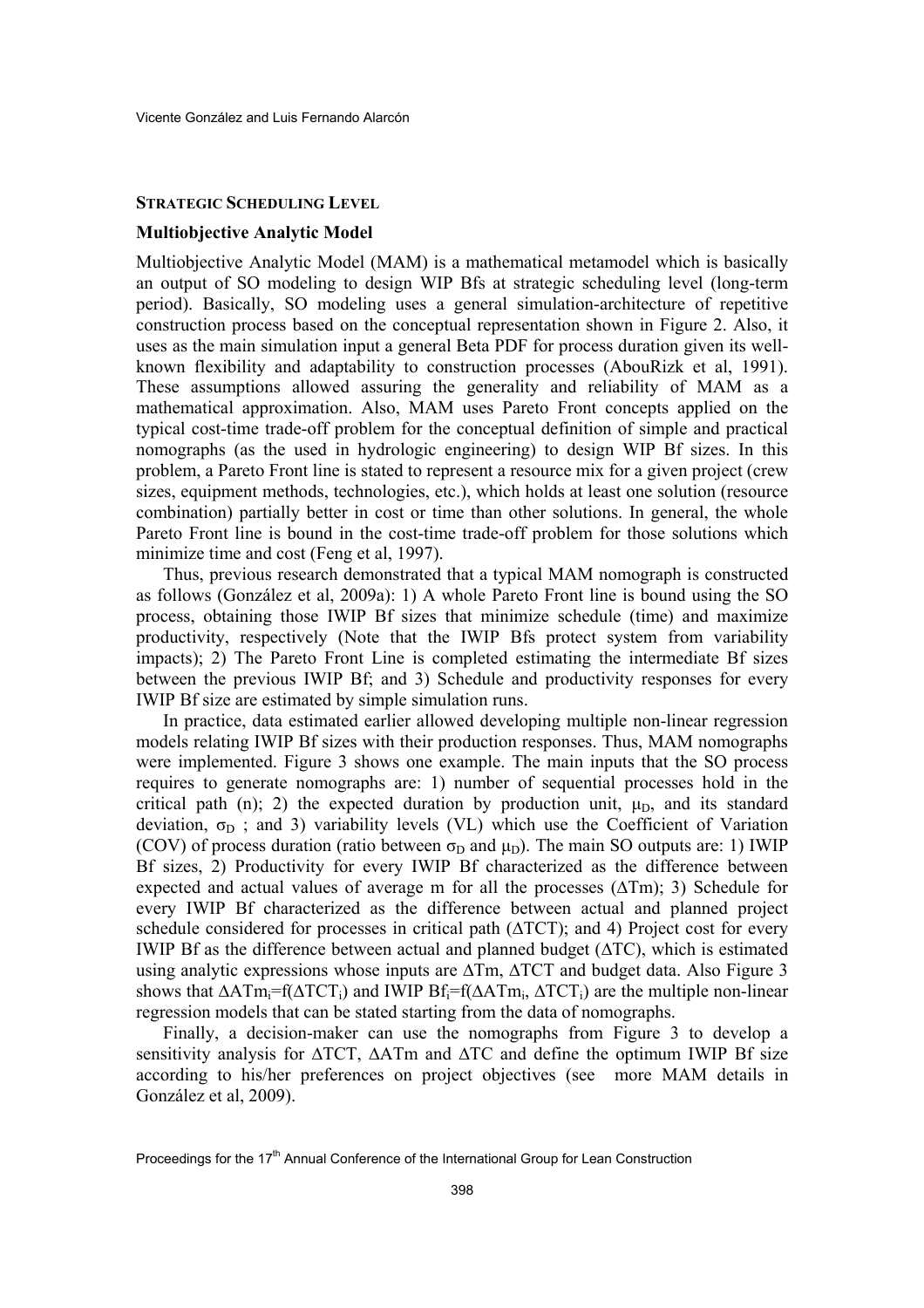A Methodology for Integrated Buffer Design and Management in Repetitive Construction Projects



Figure 3: WIP Bf Design Nomographs for Different Production Parameters

# **Example at Strategic Level**

To illustrate the integrated methodology, a repetitive building project of 10 sequential processes, with the  $\mu_D$  (and m<sub>i</sub>) by process and a total cumulative progress of 100 units (e.g. work units as houses or apartments) is depicted in the linear scheduling diagram shown in Figure 4 (obviously, these processes are along the critical path and for the sake of simplicity non-critical processes are not considered). Also, the strategic scheduling level is shown in Figure 4 through a Buffered Master Plan with 10 processes  $(P_1...P_{10})$ . Due date for the Buffered Master Plan in this example is 14.5 weeks. At this level, the following steps can be followed:



Figure 4: WIP Bf Design at Strategic Scheduling Level

Production System Design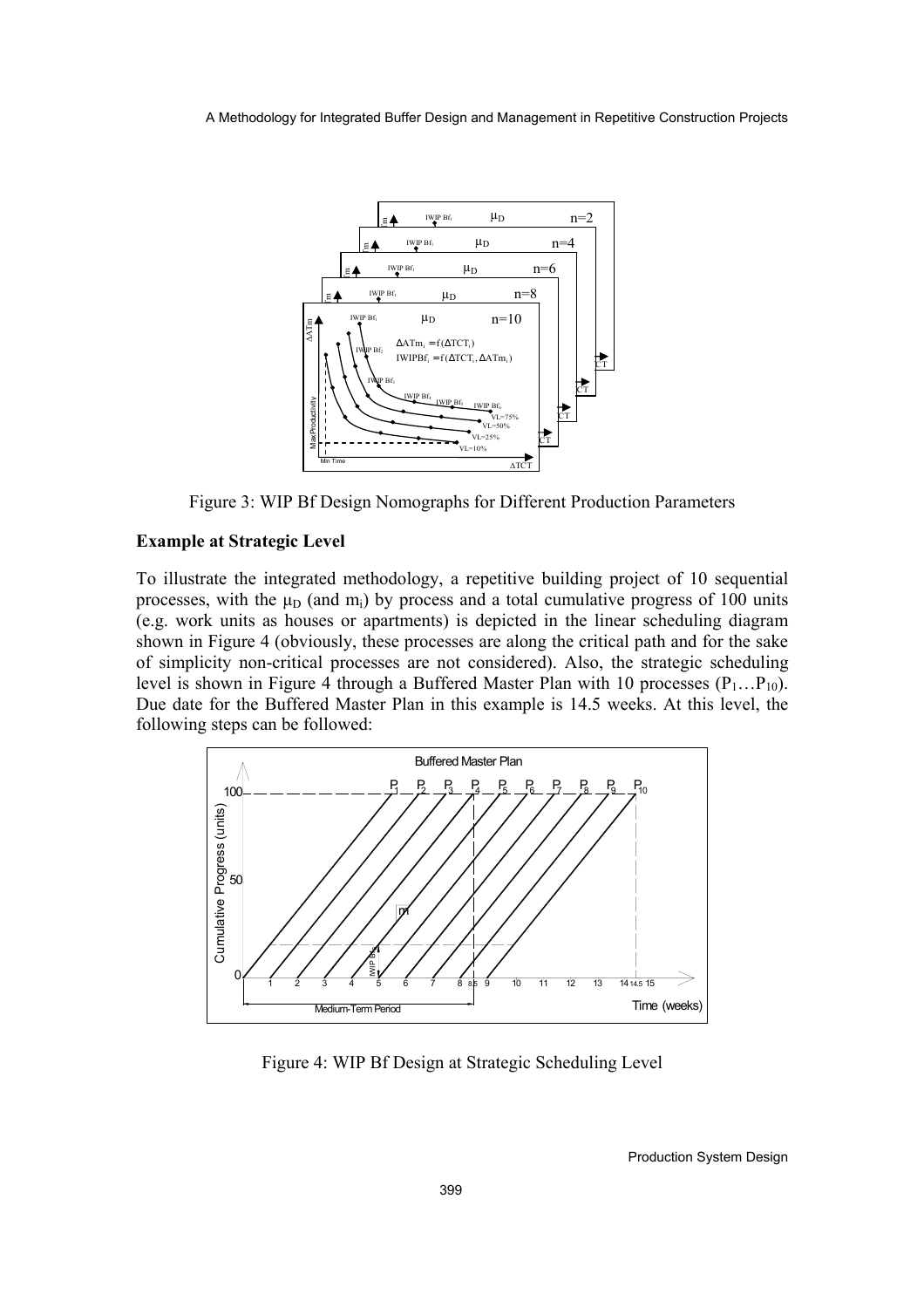**1-Selection of Nomograph:** One could assume that there is a set of nomographs available previously developed for several production situations. According to the number of processes in the critical path and  $\mu_D$  in the project, a nomograph is selected.

**2-Selection of a Specific Pareto Front Line:** The decision-maker must choose a variability level for the project according to his preferences and project information availability (past experiences, type of project, project cost and schedule, risk attitudes, project complexity, etc.). By doing so, a unique Pareto Front line can be stated to design the IWIP Bfs.

**3- Estimation of IWIP Bf Responses:** By using the specific MAM nomograph and its specific relationships for cost, schedule and productivity, the different production responses for its IWIP Bf sizes can be computed. Table 1 shows a calculation example for different IWIP Bf sizes.

Table 1: Strategic IWIP Bf Production Responses (Adapted from González et al, 2009).

| <b>IWIP Bf</b> (units) | <b>Actual ATm (units/day)</b> | <b>Actual TCT</b> (days) | Actual TC (\$) | $\Delta ATm$ | ΔTCT   | ATC      |
|------------------------|-------------------------------|--------------------------|----------------|--------------|--------|----------|
|                        | 0.44                          | 258                      | \$2,009.216    | $11.49\%$    | 18.36% | $6.02\%$ |
|                        | 0.48                          | 275                      | \$1,947,261    | $3.81\%$     | 25.98% | 2.75%    |
|                        | 0.50                          | 346                      | \$1,951,267    | $0.81\%$     | 58.71% | 2.96%    |
|                        | 0.50                          | 416                      | \$1,972,811    | $0.06\%$     | 90.85% | 4.10%    |

**4-IWIP Bf Selection:** According to decision-maker preferences on project objectives, an IWIP Bf size is chosen. Table 1 shows the sensitivity analysis to design an IWIP Bf size, which is selected according to the minimum project cost (letters in bold).

**5-Development of Buffered Master Plan**: The selected IWIP Bf size is inserted in the Master Plan, making a totally buffered plan with a constant IWIP Bf size at strategic scheduling level for all processes (subscripts "s", "t" and "o" are used to refer the strategic, tactical and operational scheduling levels, respectively).

Notice that the Buffered Master Plan is the initial plan to execute the processes, being static in nature. Among the information that it provides, the project due date and the main milestones can be stated from this plan. Also, the most important characteristic of the Buffered Master Plan is the higher probability of achieving the project due date, since explicitly involves variability through the Bfs.

## **TACTICAL SCHEDULING LEVEL**

### **Simulation-Optimization**

At tactical scheduling level, the design of WIP Bfs is more dynamic where directly are used SO models. This scheduling level considers a smaller time window (short-term period) and is closer to the work front where a higher production detail is found. Therefore, the latter allows having a permanent feedback from site production to constantly update a lookahead plan that holds the designed WIP Bfs. Likewise, the WIP Bf sizes are simultaneously updated with the lookahead plan, being this process necessarily performed by SO models. Similarly, theoretical and practical SO modeling framework was previously tested by González et al (2009).

Proceedings for the 17<sup>th</sup> Annual Conference of the International Group for Lean Construction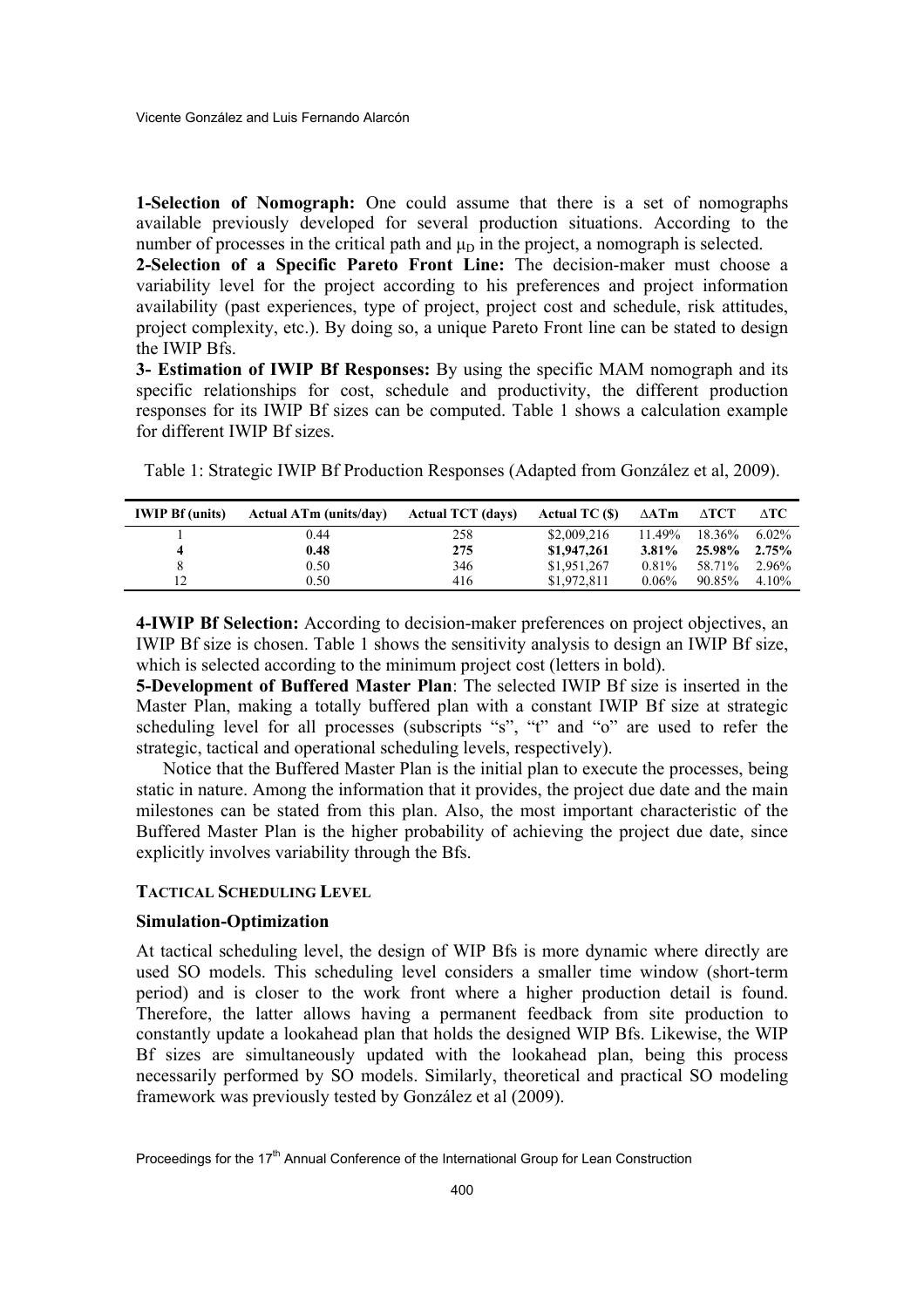As mentioned earlier, the SO modeling uses a general simulation-architecture which is suitable to repetitive building project. Its main inputs are processes duration PDF which can be subjective (use of expert judgment) or objective (use of historical information). At this level, SO models minimize actual cost and schedule as well maximizes productivity using as decision variable the IWIP Bf size (González et al, 2009).

### **Example at Tactical Level**

Figure 5 presents the Buffered Lookahead Plan which includes the different IWIP  $Bf_{i, it}$  as well as the average production rates  $(m_i)$  for the  $P_1$ ,  $P_2$ ,  $P_3$ , and  $P_4$  processes. Due date for the Buffered Lookahead Plan according Figure 4 should be 8.5 weeks, being theoretically higher by effect of variability (see Figure 5). Also, Figure 5 shows two tables with hypothetical information such as the variability levels  $(COV_D)$  and individual cycle times  $(CT_i)$ . The sizes of the IT Bf and IWIP Bf are also included. It should be noticed that the selected process package comes from the Medium-Term period mentioned in Figure 4, in which more enclosed processes appear than those described here. Therefore, a criterion to select them could be to consider only those processes that define the whole Medium-Term period  $(P_1, P_2, P_3,$  and  $P_4$  processes). The following steps can be followed here:

**1-Selection of the Medium-Term Period Size and Processes Package:** From the Buffered Master Plan a Medium-Term Period is defined (typically from 4 to 8 weeks). Then, the processes held in this time window are chosen.

**2-Capture Inputs for Simulation Models:** In this stage the basic information necessary to run simulation models should be captured. It is described as follows:

2.1- Collection of actual construction costs, number of actual workers by process and MWIP Bf size. In addition, planned process duration should be considered.

2.2- Construction of process duration PDF by process, using historical data or expert judgment. Estimates from expert judgement are codified using Beta PDFs and the Visual Interactive Beta Estimation (VIBES) algorithm proposed by AbouRizk et al (1991).



Figure 5: WIP Bf Design at Tactical Scheduling Level

Production System Design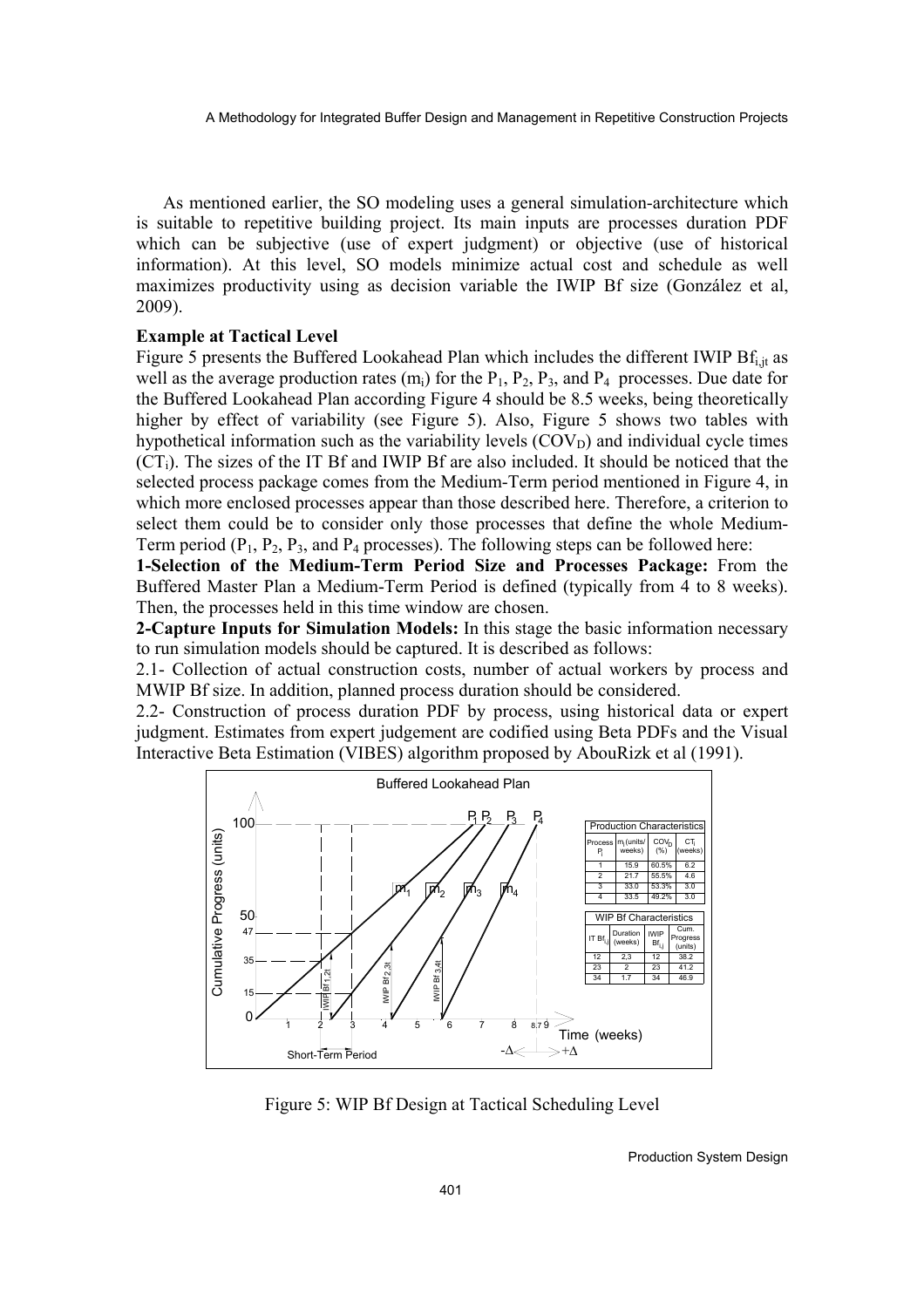**3- Modeling Validation and SO Process:** The validation process basically analyzes the robustness of simulation inputs and outputs (being the simulation architecture previously validated). Also, the SO process to design the IWIP Bf is carried out in this stage. The sub-steps are the following:

3.1- Validation of simulation model with MWIP Bf, analyzing intermediate and final model outputs after a reliable statistical number of simulation runs, using historical data or expert judgement. This model can represent the base case as an unbuffered construction schedule.

3-2- A SO process search is developed to state the optimum IWIP Bf sizes according to different project objectives (González et al, 2009).

**4- Optimum IWIP Bf Selection:** Production responses are estimated to define the best IWIP Bf for each project objective. Thus, decision-makers select the optimum IWIP Bf sizes for the set of processes according to their project objective preferences. Table 2 shows an illustration for SO outputs with the optimum IWIP Bf sizes which minimize the construction schedule, i.e. Min TCT (letters in bold).

Table 2: Tactical IWIP Bf Production Responses (Adapted from González et al, 2009)

|                                        | WIP Bf<br><b>Strategy</b> | WIPBf Size $(units)^b$ |                    | <b>Average Total</b>      |                                                   | Average                                      |                                                       |  |
|----------------------------------------|---------------------------|------------------------|--------------------|---------------------------|---------------------------------------------------|----------------------------------------------|-------------------------------------------------------|--|
| <b>Simulation</b><br><b>Experiment</b> |                           | WIP<br>$Bf_{1,2t}$     | WIP<br>$Bf_{2,3t}$ | <b>WIP</b><br>$Bf_{3.4t}$ | <b>Cycle Time</b><br>$\left(\text{days}\right)^a$ | <b>Average Total</b><br>Cost(S) <sup>a</sup> | <b>Production</b><br>Rate<br>(units/day) <sup>a</sup> |  |
| <b>Base Case</b>                       | <b>MWIP Bf</b>            |                        |                    |                           | $27.57\pm0.08$                                    | 27,894.9±35.85                               | $1.24 \pm 0.004$                                      |  |
| <b>Min TCT</b>                         |                           |                        |                    | 13                        | $27.50\pm0.08$                                    | 27,127.8 ± 35.64                             | $1.37 \pm 0.004$                                      |  |
| Min TC                                 | <b>IWIP Bf</b>            | 24                     |                    | 23                        | $41.25 \pm 0.08$                                  | $25,288.8 \pm 16.8$                          | $2.20 \pm 0.004$                                      |  |
| Max ATm                                |                           | 28                     | 21                 | 28                        | $55.85 \pm 0.09$                                  | $26,105.2 \pm 17.1$                          | $2.22 \pm 0.003$                                      |  |
| 3050/Confdenos Intermol                |                           |                        |                    |                           |                                                   |                                              |                                                       |  |

<sup>a</sup>95% Confidence Interval

<sup>b</sup>WIP Bf sizes are different to those shown in Figure 5. However, it has only an illustrative purpose.

**5- Development of Buffered Lookahead Plan:** In this stage, the designed IWIP Bfs are incorporated in a buffered plan at a medium-term period. As shown in Table 2, these Bfs sizes can be different due to the stochastic nature of processes, with different average production rates and variability levels. For instance, Figure 5 shows that the new Medium-Term period is 8.7 weeks. However, this period could be lower or higher  $(\pm \Delta)$ with other simulation inputs (i.e. different production situations).

It should be noted that the example in Figure 5 shows a Buffered Lookahead Plan with more realistic information, therefore, the planning periods can be more accurate. Due to the lack of production information (historical or expert opinion) at the beginning of project execution, could be necessary to wait a reasonable time for its generation and subsequent development of the Buffered Lookahead Plan.

#### **BUFFER MANAGEMENT: CONCEPTUAL MODELING AND FRAMEWORK**

At operational scheduling level, the WIP Bf management is focused over a short-term period (usually one week), where work is performed and production involves even more sensitive variations and dynamic conditions. Therefore, modeling strategy is different, where multivariate linear regression (MLR) models and empirical data about the most relevant reasons that commonly decrease planning performance such as lack of labor,

Proceedings for the 17<sup>th</sup> Annual Conference of the International Group for Lean Construction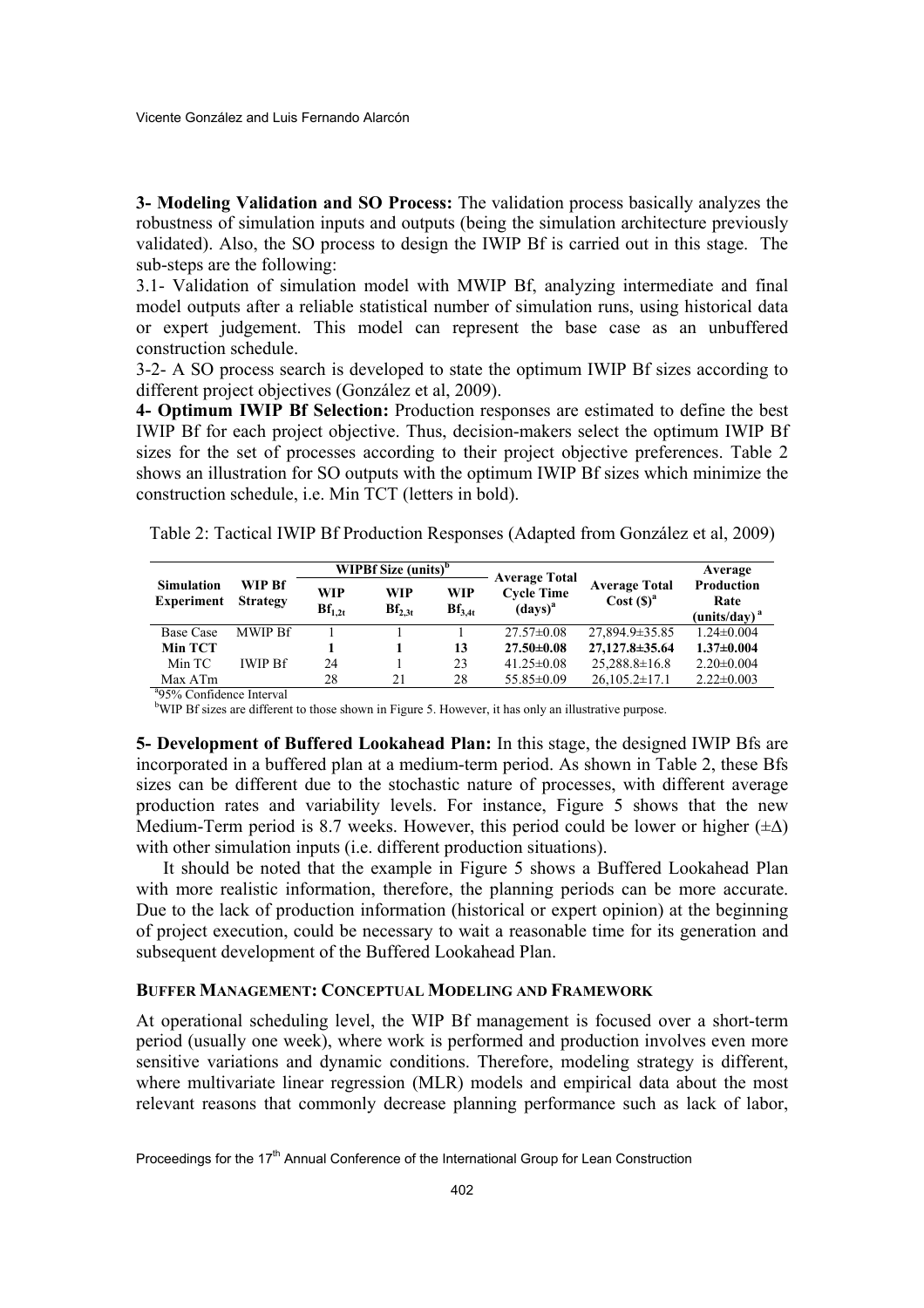lack of buffer and poor planning are used. In such a way, a modeling framework that allows predicting the progress of weekly work using historical site information is developed. In turn, it allows weekly managing WIP Bfs, modifying their size according site information such as planned progress, variability/reliability of commitment planning and labor productivity (González et al, 2008; González, 2008).

## **Rational Commitment Model**

Rational Commitment Model (RCM), a new decision decision-making tool, allows a more reliable prediction of work progress at operational scheduling level by applying MLR models (González et al, 2008). The RCM is stated through a MLR model which relates predicted progress (PRP) as dependent variable with the following independent variables: worker-weeks available during the whole planned week (W), Bf available at the beginning of the planned week (IWIP Bf), and planned progress regarded for the week (PP). In other words, a general expression as  $PRP=β<sub>0</sub>+β<sub>2</sub>W+β<sub>1</sub>IWIP Bf+β<sub>3</sub>PP$  for the RCM is defined. Also, the RCM replaces the notion of variability in process duration used in WIP Bf design by variability of commitment planning or planning reliability. By doing so, the Process Reliability Index (PRI) is proposed, which is defined as the ratio between actual and planned progress of a process, varying between 0% and 100%. RCM was subsequently validated by González et al (2008).

MLR models can be parametrized to develop RCM nomographs that relates AP with W, IWIP Bf and PRI as shown in Figure 6a. In management of WIP Bf, RCM allows defining the optimum sizes according to the maximization of labor productivity. In other words, one could analyze how the size of an IWIP Bf size increases the labor productivity decreasing the W level given a defined PP and PRI levels. As a result, weekly sensitivity analysis could carry out to define the impact of the IWIP Bf size over process labor productivity (González, 2008).

### **Example at Operational Level**

Figure 6b shows an example of Buffered Work Plans. Figure 5 provides the Short-Term period of 1 week for the Buffered Work Plans which starts in the  $2<sup>nd</sup>$  week. In this period, the  $P_1$  and  $P_2$  processes are analyzed, where the first one is still performing work, while the second one starts the work during this week. Figure 6b shows in-detail the planned progress for both processes.  $P_1$  process starts the work at unit 35 and finishes at unit 47, having a planned progress of 12 units. While,  $P_2$  process has a planned progress of 15 units (referred as  $PP_2$  preserving the RCM nomenclature).

Furthermore, a table is shown with the hypothetical WIP Bf sizes analyzed at this level. In this case, the Bf analysis begins with the IWIP  $Bf_{1,2t}$  shown in Figure 5, which is denoted as WIP  $Bf_0$  in Figure 6 (since it can be or not a IWIP  $Bf$ , especially when a process as P2 has started its progress). The analysis is focused on those processes for which WIP Bf (as work units) have been produced and there is available information about that. Also, these processes should be sensitive to the sizes of WIP Bf according to the RCM. At this scheduling level, the following steps can be followed:

**1- Selection of the Short-Term Period Size and Processes Package:** From the Buffered Lookahead Plan a Short-Term Period is defined. Then, the processes held in this time window are chosen, in which the WIP Bf is a key construction precondition.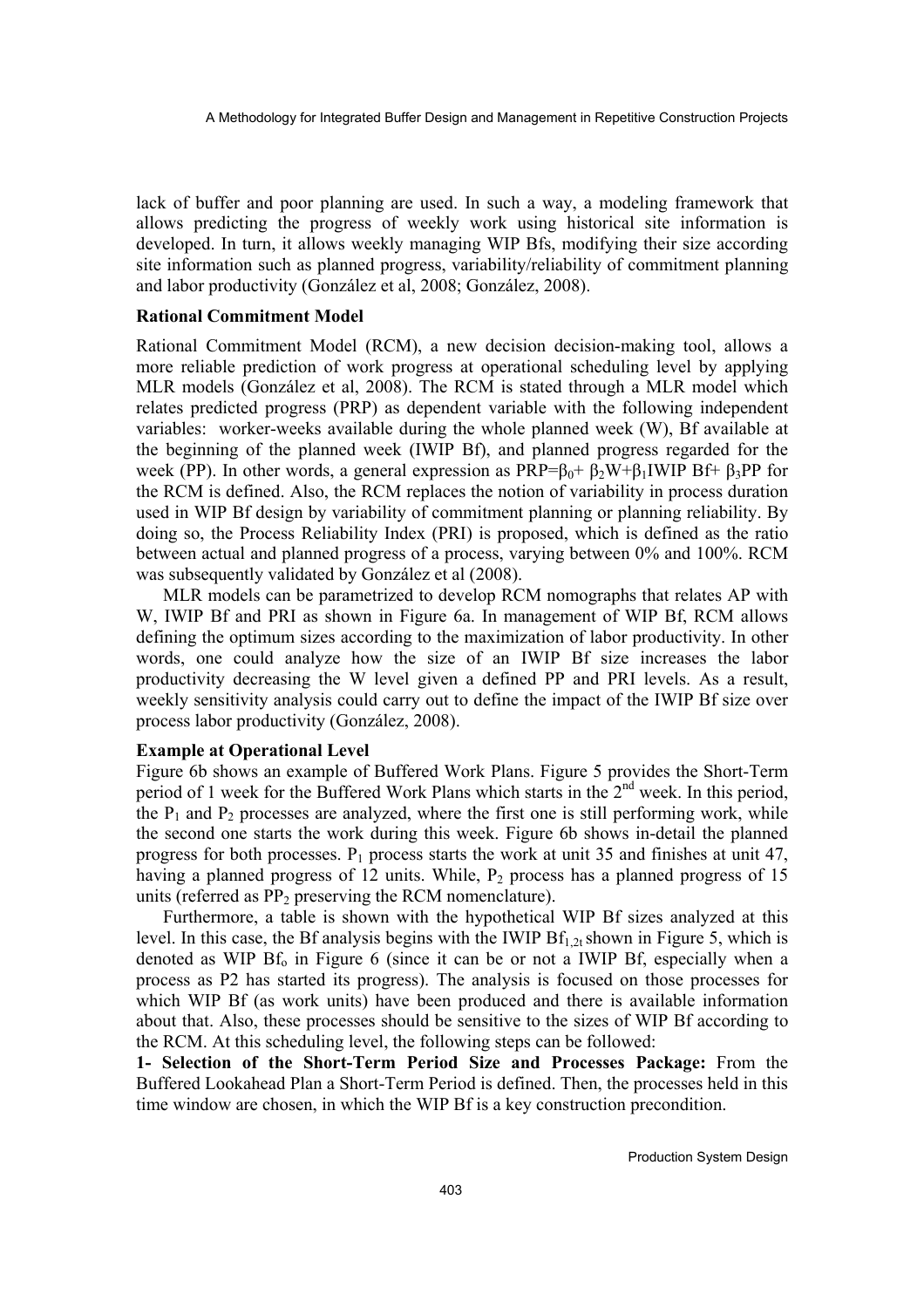**2- Definition of PRI levels:** The planned progress (PP<sub>2</sub>), worker-weeks (W) and available WIP Bf should be defined for each process. Therefore, a decision-maker can state the planning reliability (PRI) for his estimates. Figure 6a illustrate this procedure, in which the PP<sub>2</sub> is 15 units with 21 planned worker-weeks and the *WIP Bf<sub>o</sub>*. As a result, the planned PRI is 75% (see vertical line in bold in Figure 6a). This represents the buffering base case.



Figure 6: WIP Bf Management – Operational Scheduling Level

**3- Selection of the WIP Bf and Labor Levels:** Figure 6a and 6b shows an example of the different WIP Bf sizes that could be designed at this level, whose sizes are related as follows *WIP*  $Bf'_{0} \leq WIP Bf'_{0} \leq WIP Bf''_{0}$ . Figure 6a shows that the lowest Bf size, *WIP*  $Bf'_{0}$ , has the highest number of worker-weeks  $(25)$  for the given PP<sub>2</sub> and PRI, and accordingly, Figure 6b shows that has the lowest production rate (lower slope of the straight line) to perform  $PP_2$  in a week, which in turn means the worst labor productivity. In contrast, Figure 6a shows that the highest Bf size,  $WIP Bf''$ , requires the lowest number of worker-weeks (18) for the given  $PP_2$  and PRI, while Figure 6b shows that has the highest production rate. In other words, the labor performance could be the best with a higher Bf size. In fact, the latter Bf strategy would improve the labor productivity from the buffering base case, *WIP Bf<sub>o</sub>*, by 38% (from 0.6 units/worker-weeks to 0.83 units/worker-weeks). Finally, the decision-maker according to its preferences should select the WIP Bf size that he considers the best.

**4- Development of Buffered Work Plans and Labor Planning:** Once the WIP Bf size and the number of worker-weeks are defined, the WIP size is included in the Buffered Work Plans, as well as, labor is distributed during the work-days of the week. Since the selection of WIP Bf sizes implies time-delays in processes to begin performing the planned work (see Figure 6b), special care should be given to the labor distribution during the weekly work-days (González et al, 2008).

Proceedings for the 17<sup>th</sup> Annual Conference of the International Group for Lean Construction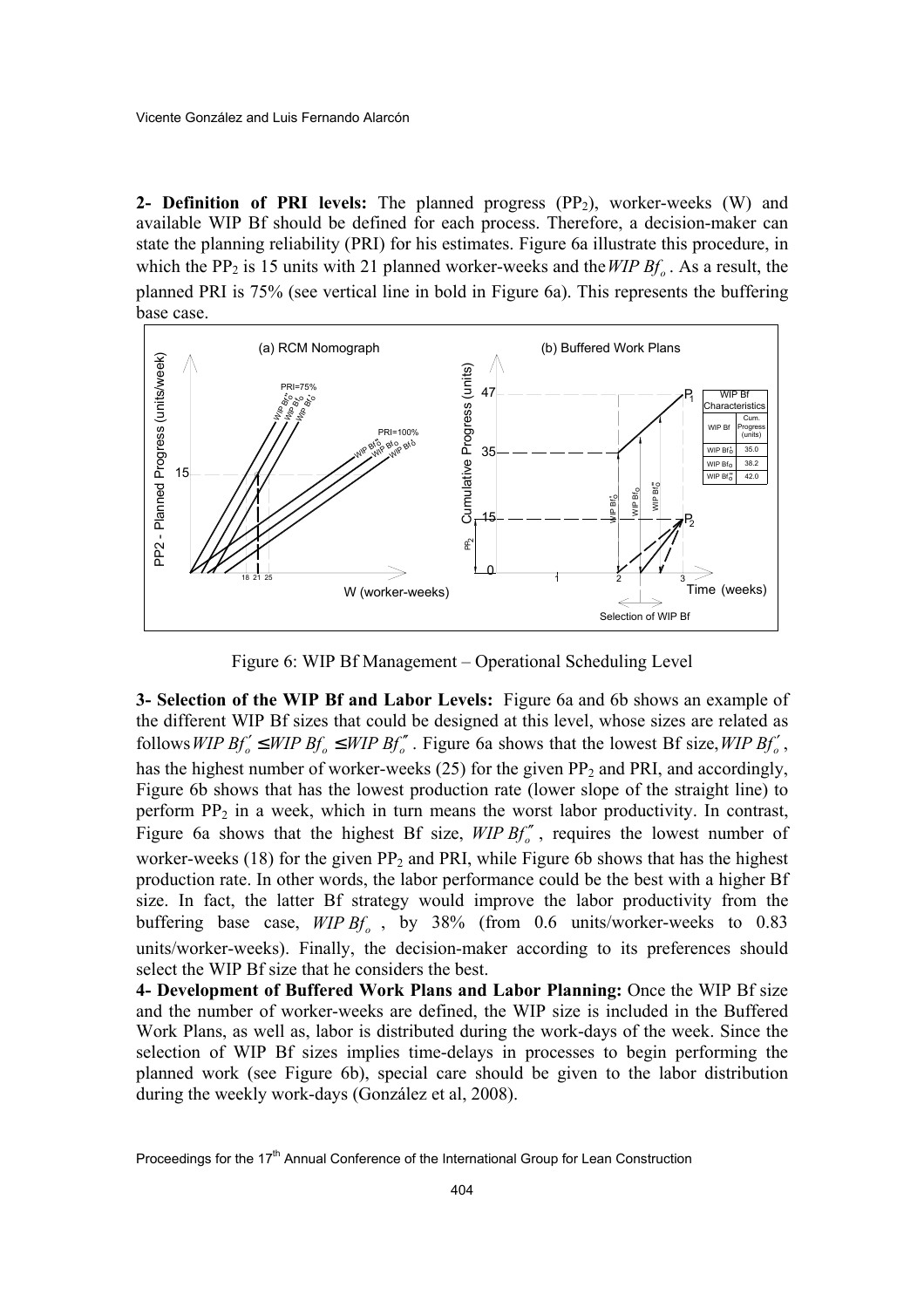A Methodology for Integrated Buffer Design and Management in Repetitive Construction Projects

**5- On-site Implementation of the WIP Bf:** The on-site use of the WIP Bf leads to a collaborative work between project managers and subcontractors. By doing so, both project managers and subcontractors should fully understand the implications and potential benefits of applying WIP Bf strategies at operational level.

## **CONCLUSIONS**

This paper proposed a general methodology to design and management WIP Bf in repetitive building projects at a conceptual level. This methodology integrates different approaches to deal with the WIP Bf problem, combining the MAM, the SO modeling, and the RCM. This integration is performed using the three hierarchical levels for construction scheduling: strategic, tactical and operational. Afterwards, the MAM, the SO modeling and the RCM are adapted to the strategic, tactical and operational levels respectively. Integrated methodology is general, sound and suitable to any repetitive building project, overcoming the current limitations in buffering practice and research. In other words, this methodology presents logical and rational procedures based on analytical tools, which provides a more consistent and accurate Bf design and management framework for construction practitioners, which explicitly shows the impact of determined buffering strategies over project performance (cost, time and productivity). As a result, it could promote the application of Bfs as production strategies in construction industry.

On the other hand, this methodology proposes some ways to face the interfaces between its levels and procedures to apply it in a reliable and practical way. However, this integrated methodology has not been tested as a whole yet, while their components were satisfactorily tested and validated in an independent way. Further research must be developed to: a)Generalize the integrated methodology for any production situation in repetitive projects; b)Better understand the interfaces or interactions between the different levels of the methodology; c)Analyze critical and non-critical processes; d)Test and validate the entire methodology; e)Design strategies and actions in order to implement the methodology within the project organization and to get engagement from constructors in repetitive building projects, among other questions. Further research should be carried out these topics to improve the integrated methodology capabilities.

## **REFERENCES**

- AbouRizk, S. M., Halpin, D. W. and Wilson, J. R. (1991). "Visual Interactive Fitting of Beta Distributions". J. Const. Engr. Mgmt., ASCE, 117, (4), 589-605.
- Alarcón, L.F. and Ashley, D. B. (1999). Playing Games: Evaluating the Impact of Lean Production Strategies on Project Cost and Schedule. Proceedings of IGLC-7, University of California, Berkeley, U.S.A., 26-28 July.
- Ballard G. and Howell, G. (1998b). Shielding Production: Essential Step in Production Control . J. Const. Engr. Mgmt., ASCE, 124, (1), 11-17.
- Carson, Y. and Maria, A. (1997). Simulation Optimization: Methods and Applications. Proceedings of Winter Simulation Conference, Atlanta, Georgia, USA, December 7- 10.

Deming, W. E. (1986). Out of the Crisis. MIT Press.